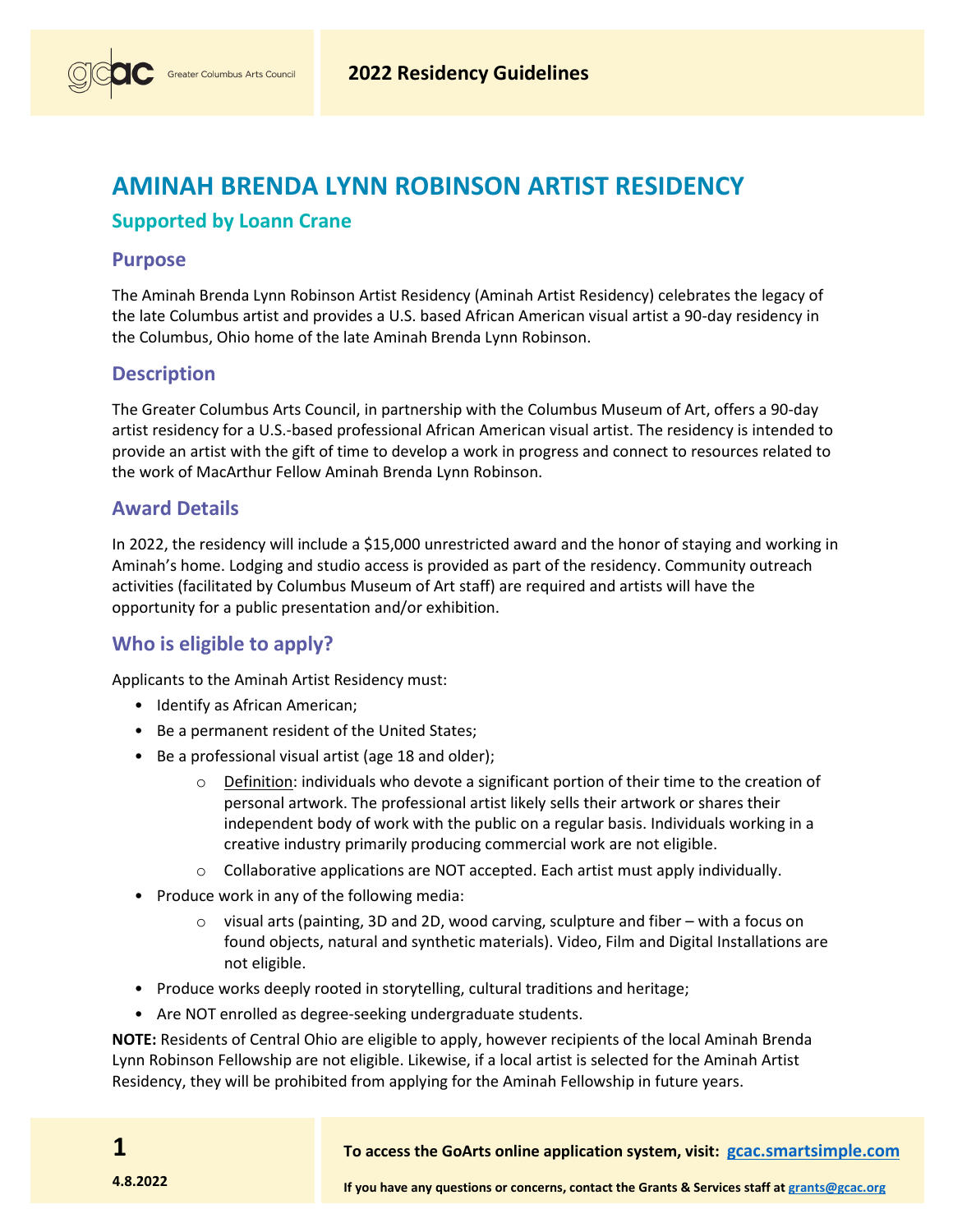

### **What is the application fee?**

The application fee is \$15 and payable via debit/credit card in the app[lication, under the "Certification](https://www.gcac.org/aminah-residency-fee/)  [and Payment" t](https://www.gcac.org/aminah-residency-fee/)ab. You will not be able to submit the application until you have completed the payment.

### **How often can I apply?**

An artist may be selected for the Aminah Artist Residency only once. If an artist applies and is not selected, they may apply again the following year.

| <b>Application Opens</b>   | <b>March 15, 2022</b>    |
|----------------------------|--------------------------|
| <b>Application Due</b>     | April 29, 2022 at 5:00pm |
| <b>Applicants Notified</b> | May 31, 2022             |
| <b>Residency Begins</b>    | September 1, 2022        |
| <b>Residency Ends</b>      | <b>November 30, 2022</b> |
| <b>Final Report Due</b>    | <b>December 30, 2022</b> |

### **What are the application questions?**

- Why are you interested in the Aminah Brenda Lynn Robinson Artist Residency?
- Why should you be selected for this residency? How does your work or technique align with Aminah Brenda Lynn Robinson's principles or style?
- What would you hope to discover, share or produce during the residency?

### **What are the required Supplemental Materials (uploads)?**

All support materials must be uploaded digitally to the GoArts system.

- Artistic bio or resume (PDF only)
- 3-5 work samples
- Link to website, if applicable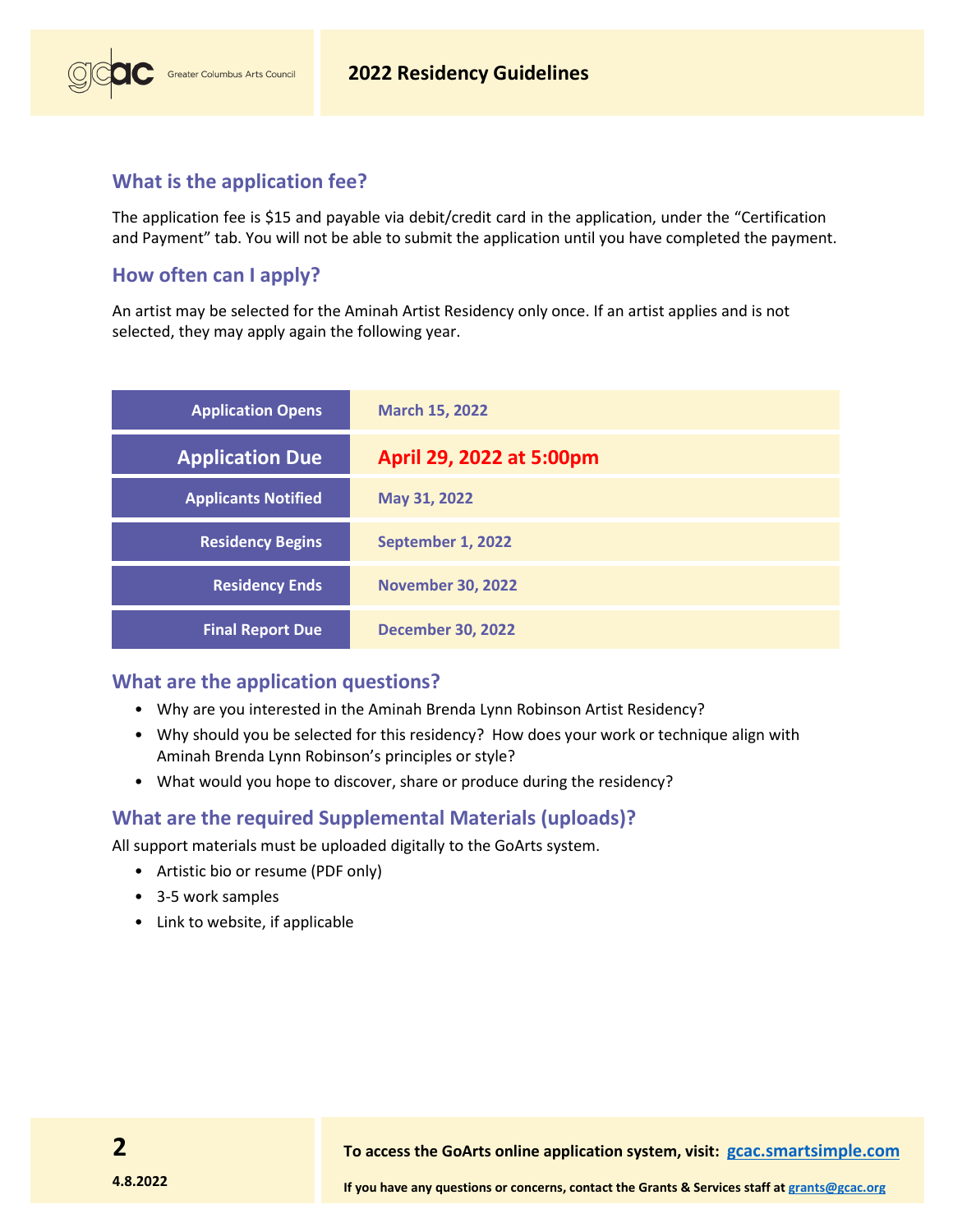

# **AFTER SUBMITTING – NEXT STEPS**

### **Review and selection**

Aminah Artist Residency applications are reviewed by a jury that will include representatives from the Shepard /or Poindexter neighborhoods where Aminah lived, the Columbus Museum of Art, the Arts Council, and esteemed artists or curators from across the country.

The selection jury will review the applicant's artistic excellence and technical proficiency, innovative use of medium, and use of storytelling and connection to cultural traditions and heritage. The selection jury will also consider the applicant's connection to the aesthetic and spirit of Aminah Robinson.

### **Notification**

Following a consensus selection from the residency selection jury, applicants will be notified by email of the determination.

# **AFTER YOU ARE AWARDED**

### **Grant Agreement**

Following the selection as the recipient of the Aminah Artist Residency, a grant agreement specifying the terms of the residency will be available in GoArts under the "Requires Attention" heading. To accept the award, review the grant agreement and digitally sign by the date indicated. There will be no changes in the terms or residency timeline without prior written approval from the Arts Council and Columbus Museum of Art, jointly.

### **Residency Expectations**

Recipient of the Aminah Brenda Lynn Robinson Artist Residency should be actively creating artwork during their 90 days and is required to participate in three community outreach opportunities with groups approved by the Columbus Museum of Art and Arts Council. There is also an option for an exhibit or public presentation, if desired and possible.

### **Publicity/Donor Acknowledgement**

Once you are awarded, say "Thanks!" in a public way. The Arts Council requires that all artists receiving funding demonstrate the public value of the arts by making others aware of awards received and acknowledging public funders. Refer to the Residencies: Publicity/Donor Acknowledgement pages at the end of this document for details of the contractual publicity requirements.

### **Payment**

Recipient of the Aminah Brenda Lynn Robinson Artist Residency will receive 25% of their award following the receipt of a digitally signed grant agreement, the remaining 75% upon arrival in Columbus.

### **Final Report**

A Final Report is due 30 days after the end of the residency. To complete your Final Report, login to GoArts, scroll down to "Requires Attention" and click on the "Reports" tab.

**To access the GoArts online application system, visit: [gcac.smartsimple.com](https://gcac.smartsimple.com/)**